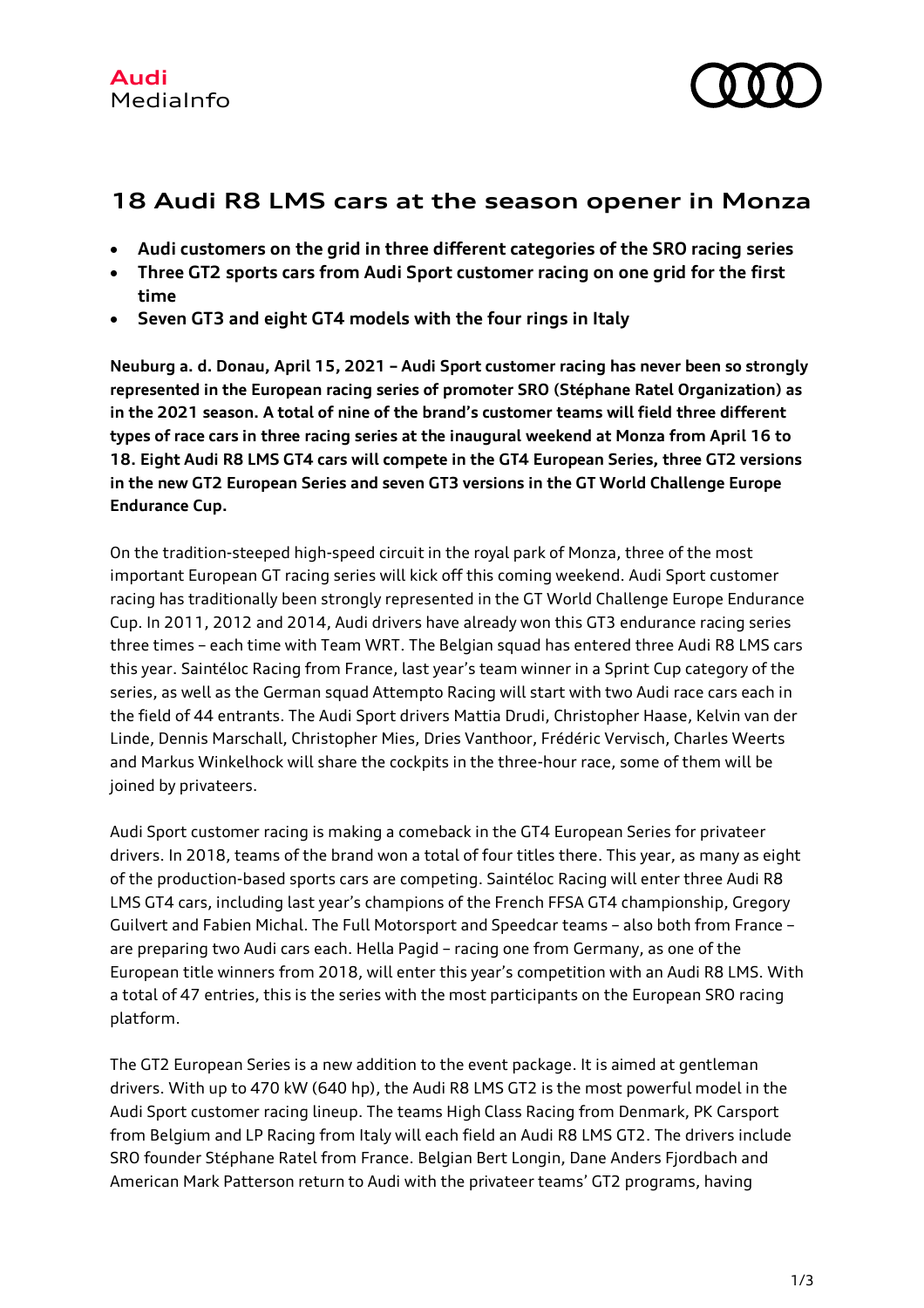



previously celebrated various successes with the GT3 version of the race car, including the British GT Championship, the Spa 24 Hours and the Audi Sport R8 LMS Cup. "I'm delighted that our customers will participate in the inaugural season of the GT2 European Series from the very beginning," says Chris Reinke, Head of Audi Sport customer racing. "We are equally pleased about the return to the GT4 European Series, in which as many as eight Audi cars will be competing. In addition, we've been a fixture in the GT World Challenge Europe with our teams and drivers for years and have been one of the strongest brands for many years. Stéphane Ratel has brought strong fields to the grid in the difficult times caused by the pandemic. We wish our customers every success in all categories this year and the fans exciting sport."

## **Drivers and teams at Monza**

## **GT World Challenge Europe Endurance Cup (Audi R8 LMS GT3)**

#25 Saintéloc Racing, Alexandre Cougnaud/Christopher Haase/Adrien Tambay #26 Saintéloc Racing, Finlay Hutchison/Frédéric Vervisch/Markus Winkelhock #30 Team WRT, Benjamin Goethe/Stuart Hall/James Pull #31 Team WRT, Frank Bird/Valdemar Eriksen/Ryuichiro Tomita #32 Team WRT, Kelvin van der Linde/Dries Vanthoor/Charles Weerts #66 Attempto Racing, Mattia Drudi/Christopher Mies/Kim-Luis Schramm #99 Attempto Racing, Alex Aka/Dennis Marschall/Tommaso Mosca

## **GT4 European Series (Audi R8 LMS GT4)**

#4 Team Speedcar, Robert Consani/Benjamin Lariche #5 Team Speedcar, Pierre Courroye/Thomas Hodier #9 Hella Pagid – racing one, Christian Gisy/Ralf Kelleners #14 Saintéloc Racing, Roee Meyuhas/Clement Seyler #21 Saintéloc Racing, Gregory Faessel/Nyls Stievenart #42 Saintéloc Racing, Gregory Guilvert/Fabien Michal #69 Team Fullmotorsport, Michael Blanchemain/Christophe Hamon #77 Team Fullmotorsport, Eric Clement/Romain Iannetta

## **GT2 European Series (Audi R8 LMS GT2)**

#33 High Class Racing, Mark Patterson/Anders Fjordbach #81 PK Carsport, Peter Guelinckx/Bert Longin #88 LP Racing, Stéphane Ratel/Luca Pirri